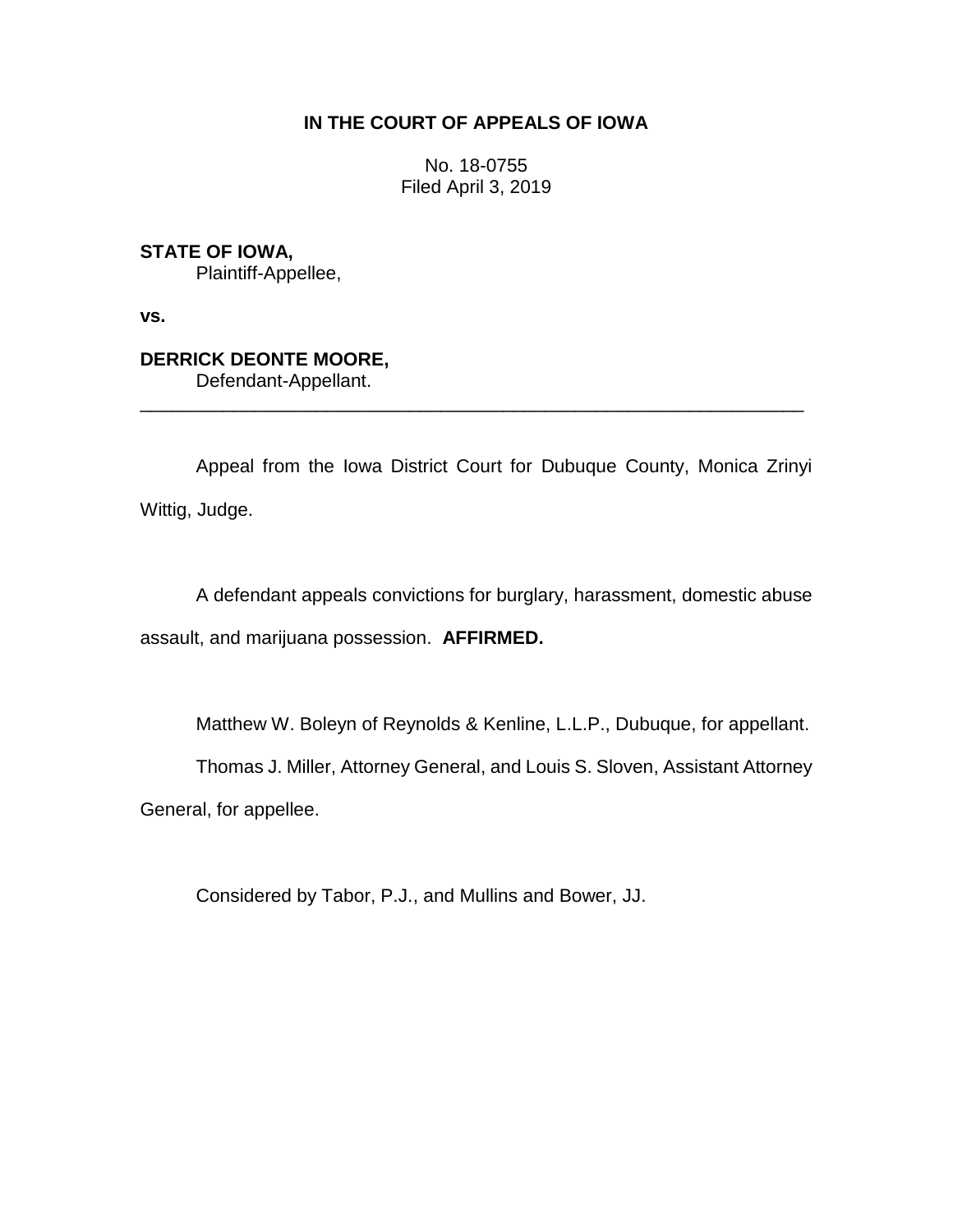## **TABOR, Presiding Judge.**

Derrick Moore appeals his convictions for burglary in the first degree, harassment in the third degree, domestic abuse assault causing bodily injury, and possession of marijuana. He contends the State failed to offer sufficient evidence to support his convictions and he was prejudiced by trial counsel's subpar performance. Finding the State offered substantial evidence of burglary and drug possession, we affirm those convictions. Finding Moore failed to preserve error on his challenges to the remaining counts, we decline to disturb the jury verdicts. Because further development of the record is necessary to resolve Moore's allegations of ineffective assistance of counsel, we preserve those claims for possible postconviction-relief (PCR) proceedings.

### **I. Facts and Prior Proceedings**

In the fall of 2017, Moore was dating A.S., often staying overnight at her apartment. But on September 1, they argued for most of the day and night—both over the telephone and through text messages. The situation escalated so much that A.S. called 911 just after 6 a.m. on September 2, telling dispatch she feared for her safety if Moore returned to the apartment. She also barricaded her front door.

True to A.S.'s fears, Moore forced his way into the apartment. He knocked the telephone from A.S.'s hand as she tried to call 911 again. A.S. testified Moore started hitting her. In her words: "He just kept swinging over and over." She recalled he struck her in the head and she fell to the ground, briefly losing consciousness. Moore also wielded a metal mop handle, landing blows to A.S.'s legs and arms.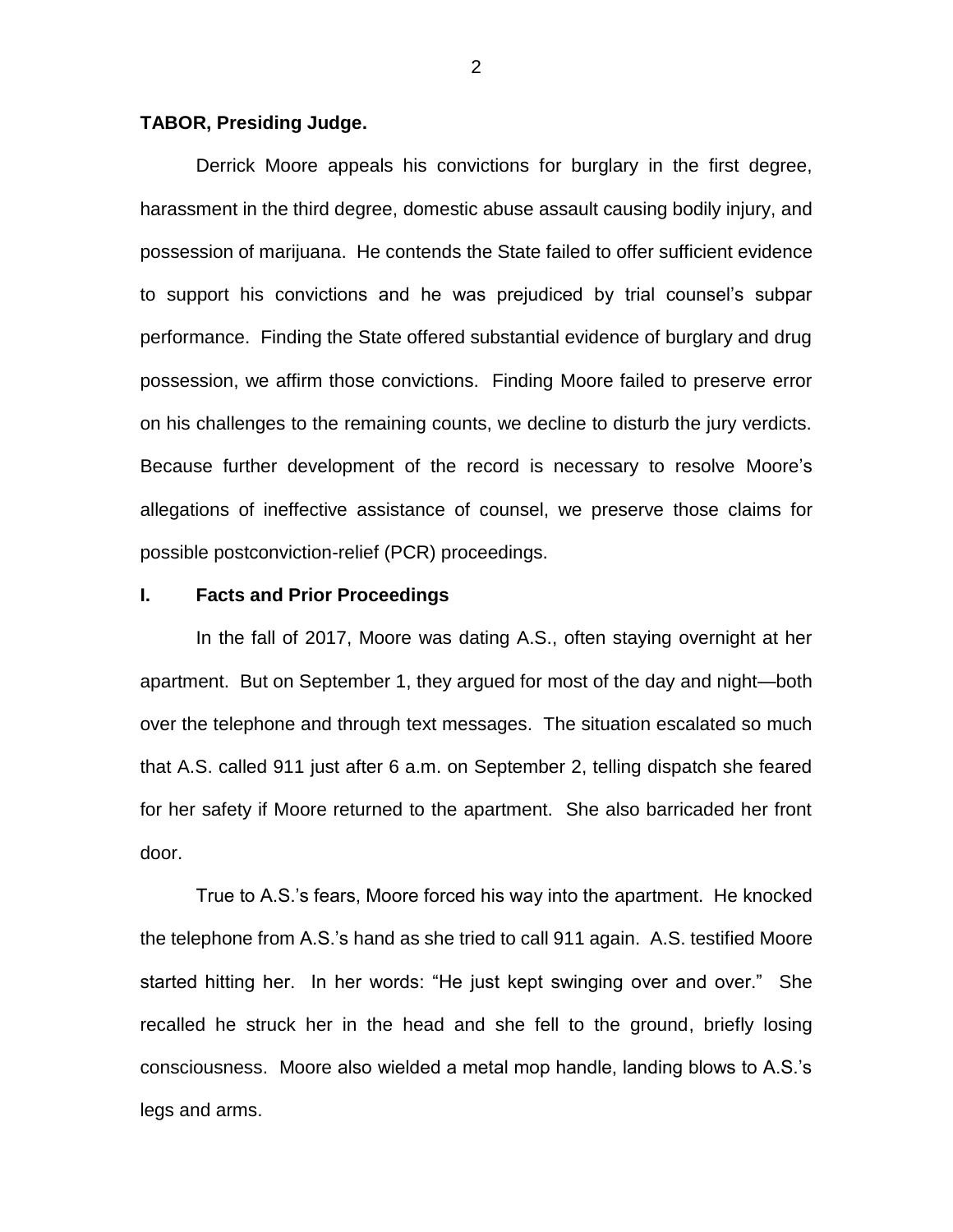Meanwhile, dispatch tried calling back to check on A.S. Soon police officers arrived at her apartment and knocked on the door. No one answered, but they could hear a woman crying inside. The officers pushed through the door and found A.S. in the kitchen. They then found Moore hiding in a closet. Upon searching Moore's pockets, the officers discovered two small plastic "gem bags" <sup>1</sup> containing a green leafy substance that later tested positive as marijuana.

A.S. received treatment at Finley Hospital. An emergency room doctor found she had a ruptured ear drum and bruising starting to develop on both of her legs and left arm.

As a result of the incident, the State charged Moore with six counts:

| Count I.   | Burglary in the first degree;                      |
|------------|----------------------------------------------------|
| Count II.  | Harassment in the first degree;                    |
| Count III. | Domestic Abuse Assault Causing Bodily Injury;      |
| Count IV.  | Possession of a Controlled Substance;              |
| Count V.   | Willful Injury Causing Serious Injury; and         |
| Count VI.  | Domestic Abuse Assault While Using or Displaying a |
|            | Dangerous Weapon.                                  |
|            | A jury convicted Moore of the following offenses:  |

| Count I.   | Burglary in the first degree;                 |
|------------|-----------------------------------------------|
| Count II.  | Harassment in the third degree;               |
| Count III. | Domestic Abuse Assault Causing Bodily Injury; |

- Count V. Assault Causing Bodily Injury; and
- Count VI. Domestic Abuse Assault.

The parties tried Count IV, marijuana possession, to the bench, also

resulting in a finding of guilt.

 $1$  The officer explained: "They're the smaller bags that are technically supposed to be used for gems that jewelers use. They're very small, and they have—they hold pills, weed, gems, in theory."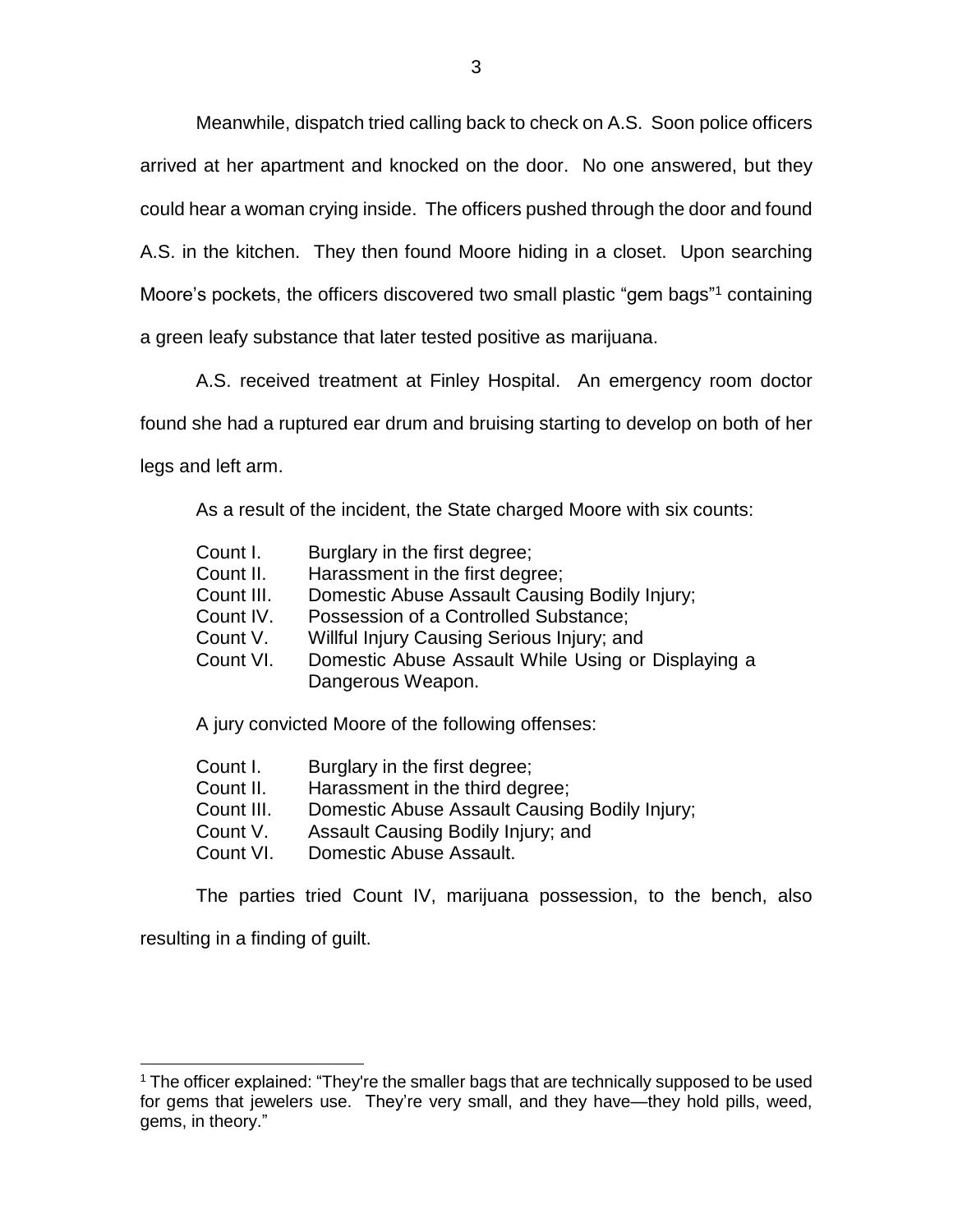In a post-trial hearing, the court merged the convictions for assault causing bodily injury (Count V) and domestic abuse assault (Count VI) into the conviction for domestic abuse assault causing bodily injury (Count III). The court denied Moore's motion for new trial and motion in arrest of judgment.<sup>2</sup> He received an indeterminate sentence of twenty-five years for the burglary conviction, to run concurrently with sentences of thirty days, five years, and ninety days on the remaining counts. Moore appeals.

#### **II. Analysis**

 $\overline{a}$ 

#### **A. Sufficiency of the Evidence for Harassment, Assault, and Burglary**

Before reaching Moore's sufficiency challenges, we address two threshold issues raised by the State.

*1. Simple misdemeanor discretionary review.* Third-degree harassment is a simple misdemeanor. Iowa Code § 708.7(4)(b) (2017). As such, Moore had no right to directly appeal that conviction. *See id.* § 814.6(1)(a); *Tyrell v. Iowa Dist. Court*, 413 N.W.2d 674, 675 (Iowa 1987). As the State points out, we may treat Moore's appeal of the simple-misdemeanor conviction as a request for discretionary review. *See* Iowa R. App. P. 6.108. Because it is closely linked to the indictable offenses properly on appeal, we opt to do so. *See* Iowa R. App. 6.106(2).

 $2$  Moore claimed, for the first time, he did not receive a fair trial because the jury contained no African-Americans; he also raised several sufficiency-of-the-evidence arguments duplicated in the motion for new trial. The district court agreed with the State: He could not raise the jury issue once the jurors had been sworn; nor could he raise sufficiency arguments in a motion in arrest of judgment. Moore now raises the issue within the ineffective-assistance-of-counsel framework.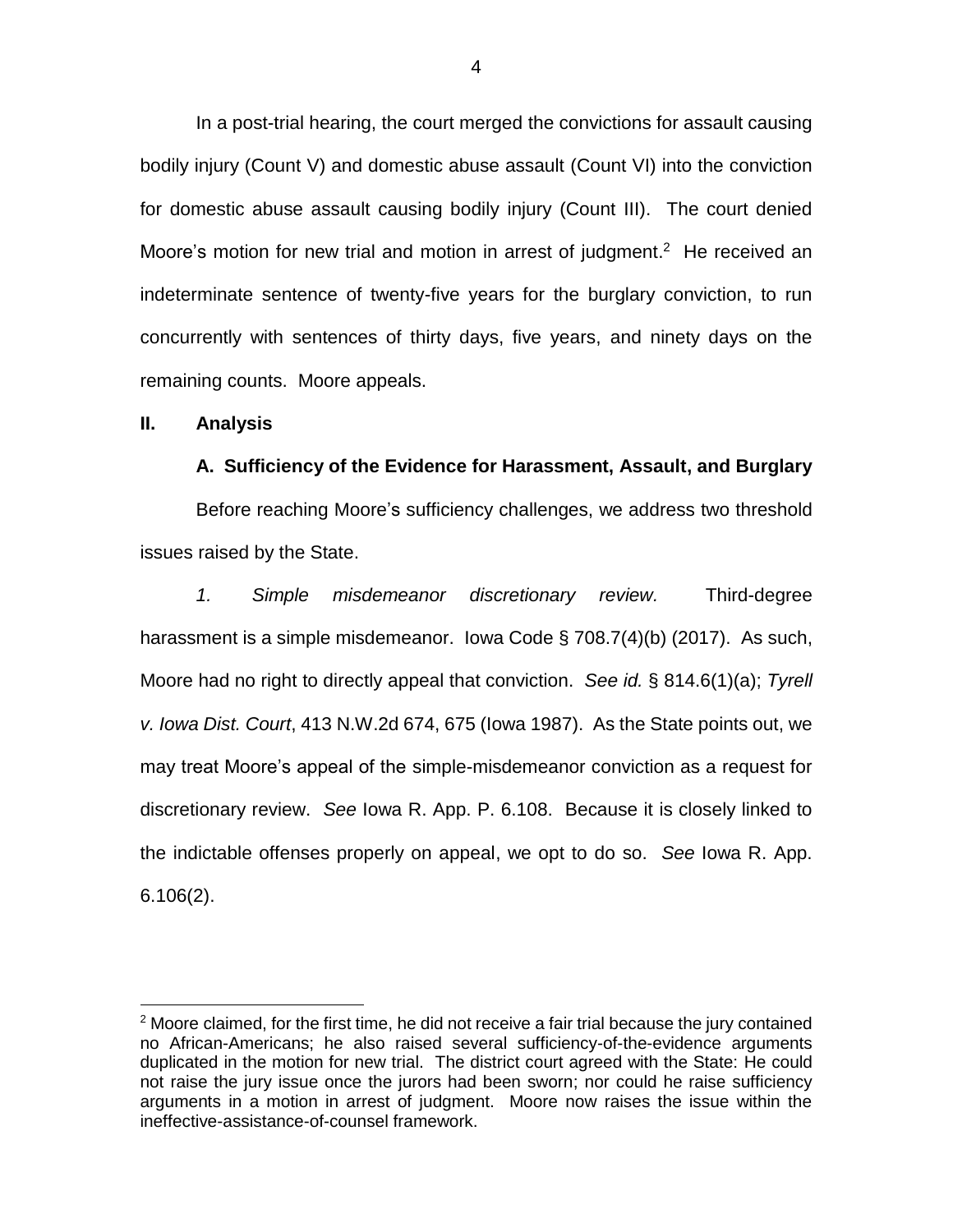*2. Error preservation: harassment and assault.*"To preserve error on a claim of insufficient evidence for appellate review in a criminal case, the defendant must make a motion for judgment of acquittal at trial that identifies the specific grounds raised on appeal." *State v. Truesdell*, 679 N.W.2d 611, 615 (Iowa 2004). The State argues Moore did not preserve error on his sufficiency claims for harassment and domestic abuse assault because he did not raise the same grounds at trial that he asserts here.

We agree with the State's error-preservation argument. On appeal of the harassment count, Moore contends the contact between him and A.S. was "mutual." In the district court, he argued the State offered no evidence he communicated a threat to commit a forcible felony, an element of first-degree harassment, $3$  or a threat to cause bodily injury, an element of second-degree harassment.<sup>4</sup> He did not contest third-degree harassment, the ultimate jury verdict.<sup>5</sup> Accordingly, his motion for judgment of acquittal did not preserve his new argument.

On appeal of his conviction for domestic abuse assault causing bodily injury, Moore attacks A.S.'s credibility and asserts "it is reasonable to believe the assault was self-inflicted and staged." But in his motion for judgment of acquittal, he

<sup>&</sup>lt;sup>3</sup> "A person commits harassment in the first degree when the person commits harassment involving . . . A threat to commit a forcible felony." Iowa Code § 708.7(2)

<sup>&</sup>lt;sup>4</sup> "A person commits harassment in the second degree when the person commits harassment involving a threat to commit bodily injury, ...." lowa Code § 708.7(3) <sup>5</sup> The third-degree harassment instruction included the following elements:

<sup>1.</sup> On or about the 2nd day of September 2017, Defendant, purposefully and without legitimate purpose, had personal contact with [A.S.].

<sup>2.</sup> Defendant did so with the specific intent to intimate, annoy or alarm [A.S.].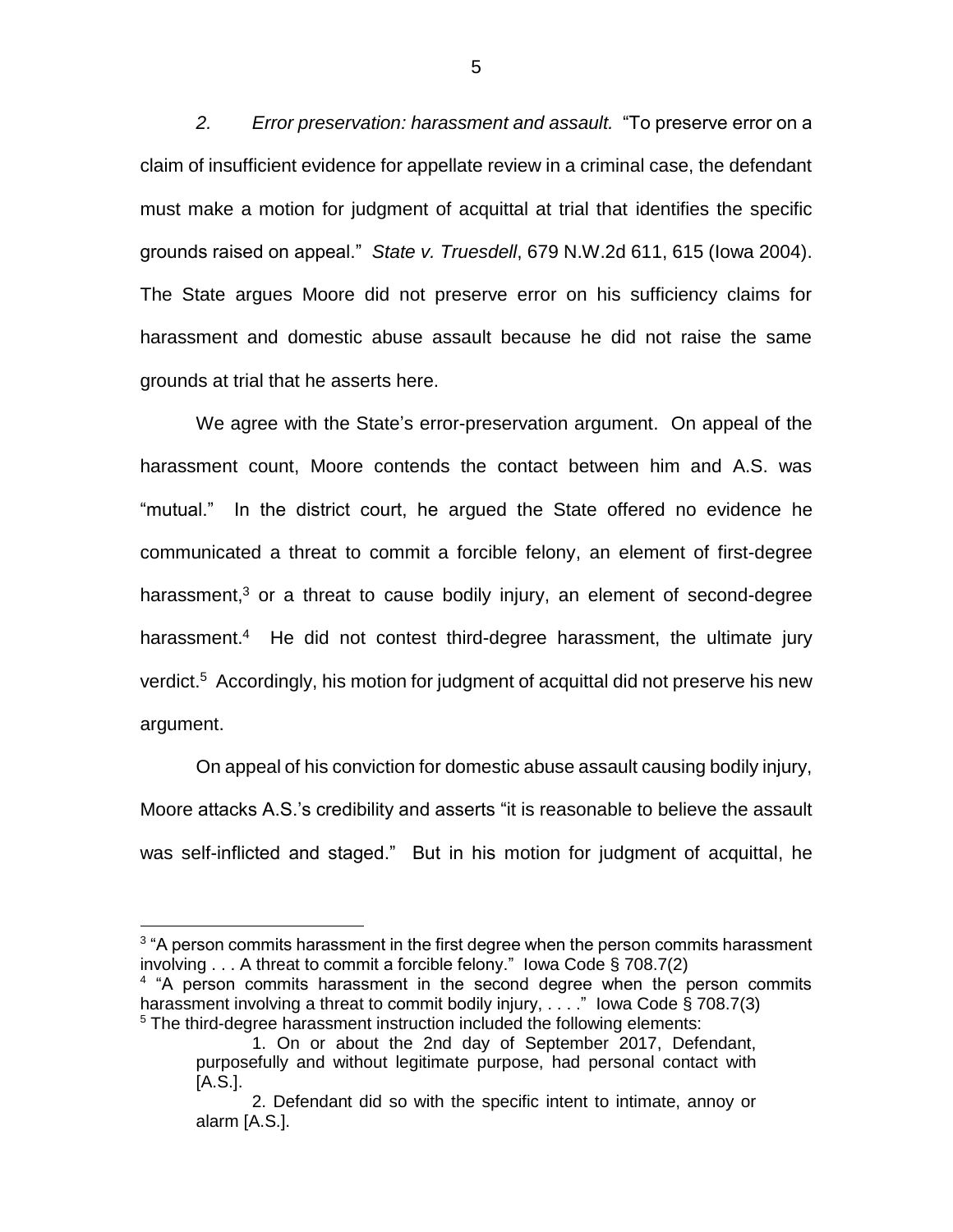questioned whether the mop constituted a dangerous weapon, the key element of Count VI, domestic abuse assault while using or displaying a dangerous weapon. Trial counsel then asserted if the court acquitted Moore on the greater charge, "all of those lesser included need to go as well, and that it can be taken care of under Count III. Count VI needs to go away. That needs to be dismissed, and we believe you can do that."<sup>6</sup> Because Moore challenged the assault crimes on different grounds in the district court, we conclude he did not preserve the sufficiency issues he now raises on appeal. Without reaching the merits of his claims, we affirm his convictions for third-degree harassment and domestic abuse assault causing bodily injury. 7

*3. Substantial evidence: burglary in the first degree.* "We review challenges to the sufficiency of evidence for correction of errors at law." *State v. Tipton*, 897 N.W.2d 653, 692 (Iowa 2017). We will uphold a verdict of guilty if it is supported by substantial evidence. *Id.* Substantial evidence exists when a rational trier of fact would be convinced the defendant is guilty beyond a reasonable doubt. *Id.* We view all relevant evidence in the light most favorable to the State. *Id.* Evidence

<sup>&</sup>lt;sup>6</sup> In his reply brief, Moore asserts the grounds for his motion were "obvious and understood by the trial court and counsel." *See State v. Williams*, 695 N.W.2d 23, 27 (Iowa 2005) (applying error preservation exception where record demonstrates counsel and the court understood grounds for motion despite imprecision). We disagree, particularly because the court did not contemporaneously address the issue Moore raises here—that the assault was self-inflicted and staged.

 $7$  Moore raised these issues in a motion for new trial, and the court properly decided them on the weight-of-the-evidence standard. *See State v. Ellis*, 578 N.W.2d 655, 659 (Iowa 1998) (holding motions for new trial are judged on the weight-of-the-evidence standard, not a sufficiency-of-the-evidence standard). Moore also raised them in his motion in arrest of judgment; the court correctly decided Iowa Rule of Criminal Procedure 2.24(3) does not permit a challenge to the sufficiency of the evidence in a motion in arrest of judgment. *See also State v. Oldfather*, 306 N.W.2d 760, 762 (Iowa 1981) ("A motion in arrest of judgment may not be used to challenge the sufficiency of the evidence."). Neither of those motions preserved his substantial-evidence challenges.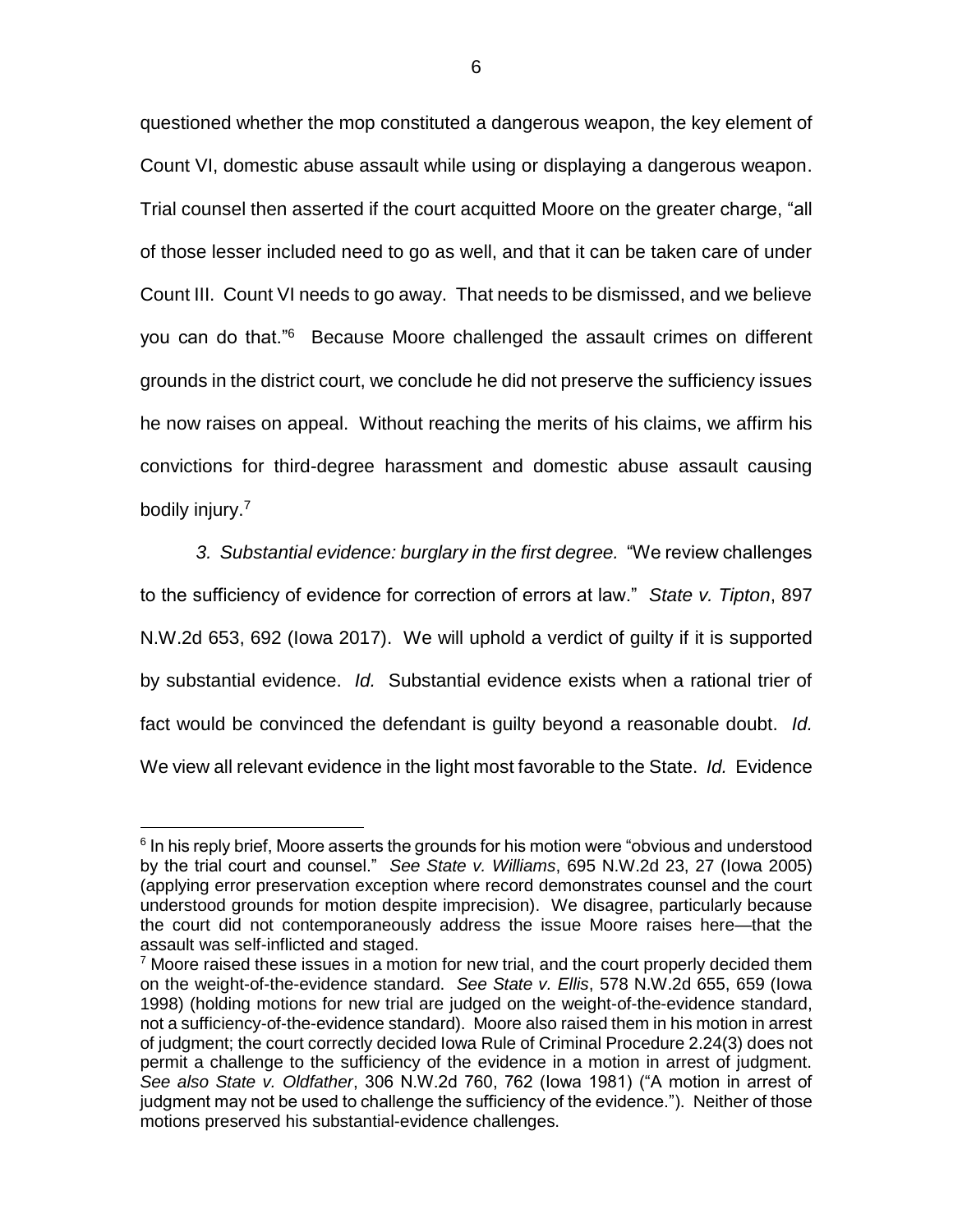is not substantial if it raises only suspicion, speculation, or conjecture. *State v. Howse*, 875 N.W.2d 684, 688 (Iowa 2016).

The State had the burden to show Moore "did not have permission or authority to enter into the residence" on the morning of September  $2.8$  Moore asserts he had permission to enter because he was essentially living with A.S. he slept at her apartment most nights and could come and go from the residence at will.

Indeed, A.S. testified Moore would spend the night at her apartment "most of the time." But a reasonable jury could have concluded from her testimony that she revoked any prior permission Moore had to be in her apartment by declining to pick him up the night of September 1, communicating her fears to police, and barricading her front door to bar his entry into the apartment. *See State v. Peck*, 539 N.W.2d 170, 172 (Iowa 1995) (explaining "a party may not have a right to enter a home, even if it is his own"). In addition, A.S. was the protected party under a no-contact order restricting Moore's conduct. Even if A.S. had invited Moore to her apartment on other occasions, his presence there was prohibited by law. *See id.* at 173 ("Application of our burglary law in these circumstances will tend to discourage domestic violence and promote security in the home.").

Moore flags inconsistencies in A.S.'s testimony, but her credibility was a question for the jury. *See State v. Hunt*, 801 N.W.2d 366, 377 (Iowa Ct. App. 2011) ("The very function of the jury is to sort out the evidence and place credibility where

<sup>&</sup>lt;sup>8</sup> Moore advanced just one ground in his motion for judgment of acquittal: Whether he had permission to enter the apartment. Accordingly, that is the only ground preserved for our review.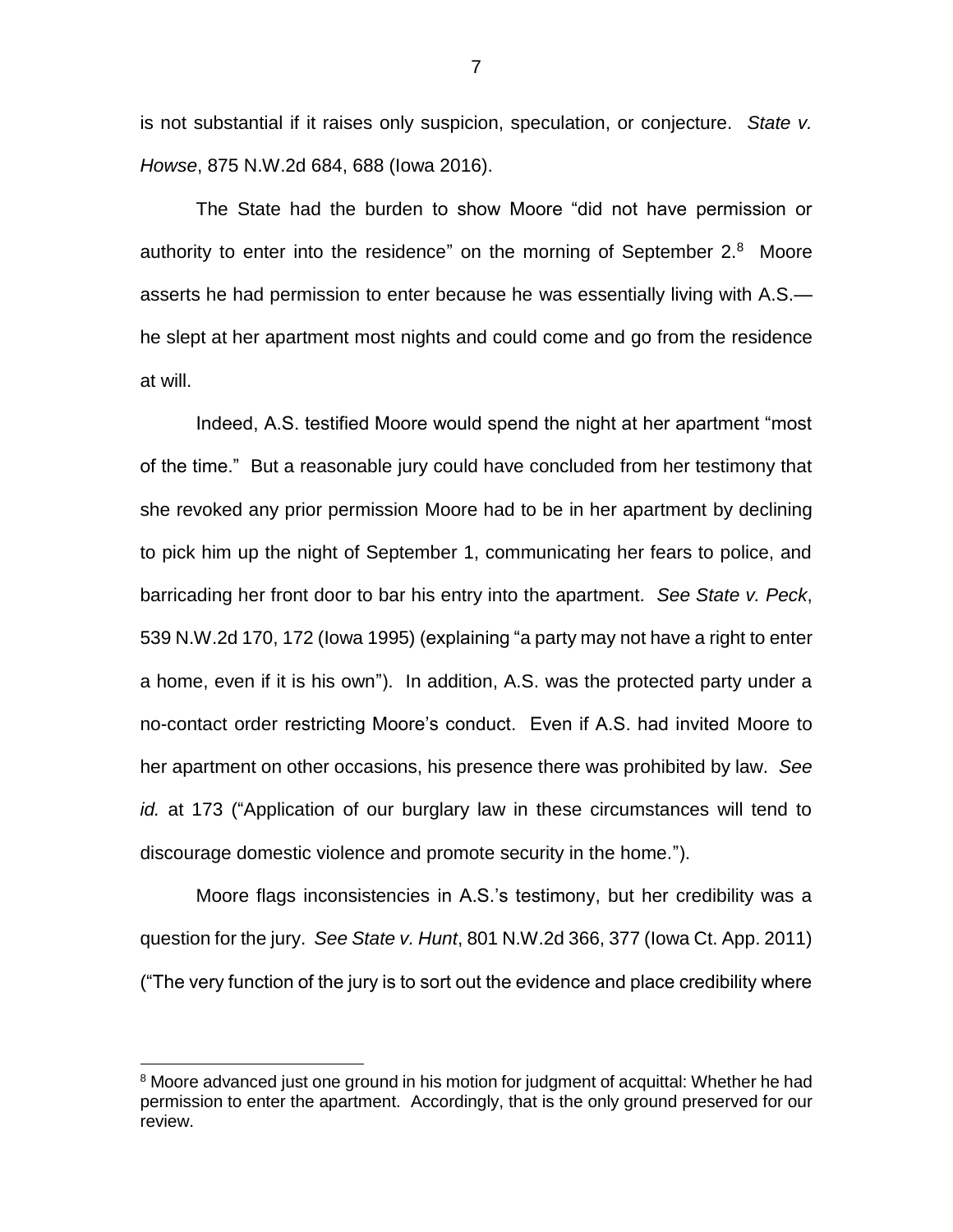it belongs.")*.* The district court found substantial evidence for the jury to decide "whether or not he had a reasonable understanding that he was permitted to be there, based on the things that were said, not only to the dispatch but by [A.S.] here in the courtroom." The court's ruling was correct. The State presented substantial evidence Moore committed burglary in the first degree.

#### **B. Substantial Evidence: Possession of Marijuana**

The parties tried the marijuana-possession count to the bench. The district court found Moore guilty of knowingly or intentionally possessing the controlled substance, in violation of Iowa Code section 124.401(5). Following trial to the court, we review a sufficiency-of-the-evidence challenge for correction of legal error.**<sup>9</sup>** *State v. Hansen*, 750 N.W.2d 111, 112 (Iowa 2008). The district court's findings of guilt are binding on us if backed by substantial evidence. *Id.* "Evidence is substantial if it would convince a rational trier of fact the defendant is guilty beyond a reasonable doubt." *Id.* We still view the record in the light most favorable to the State and make all legitimate inferences and presumptions that may reasonably be inferred from the evidence. *State v. Quinn*, 691 N.W.2d 403, 407 (Iowa 2005).

Moore contends the State did not prove he knowingly or intentionally possessed the marijuana. He asserts the court presumed without supporting evidence that he knew marijuana was inside the plastic bags in his pocket. His assertion is without merit. The court could reasonably infer Moore was aware the substance in his front pocket was marijuana. The police officers pulled out two

 $9$  "When a sufficiency of the evidence claim is made on appeal from a criminal bench trial, error preservation is no barrier." *Howse*, 875 N.W.2d at 688 (edited for readability).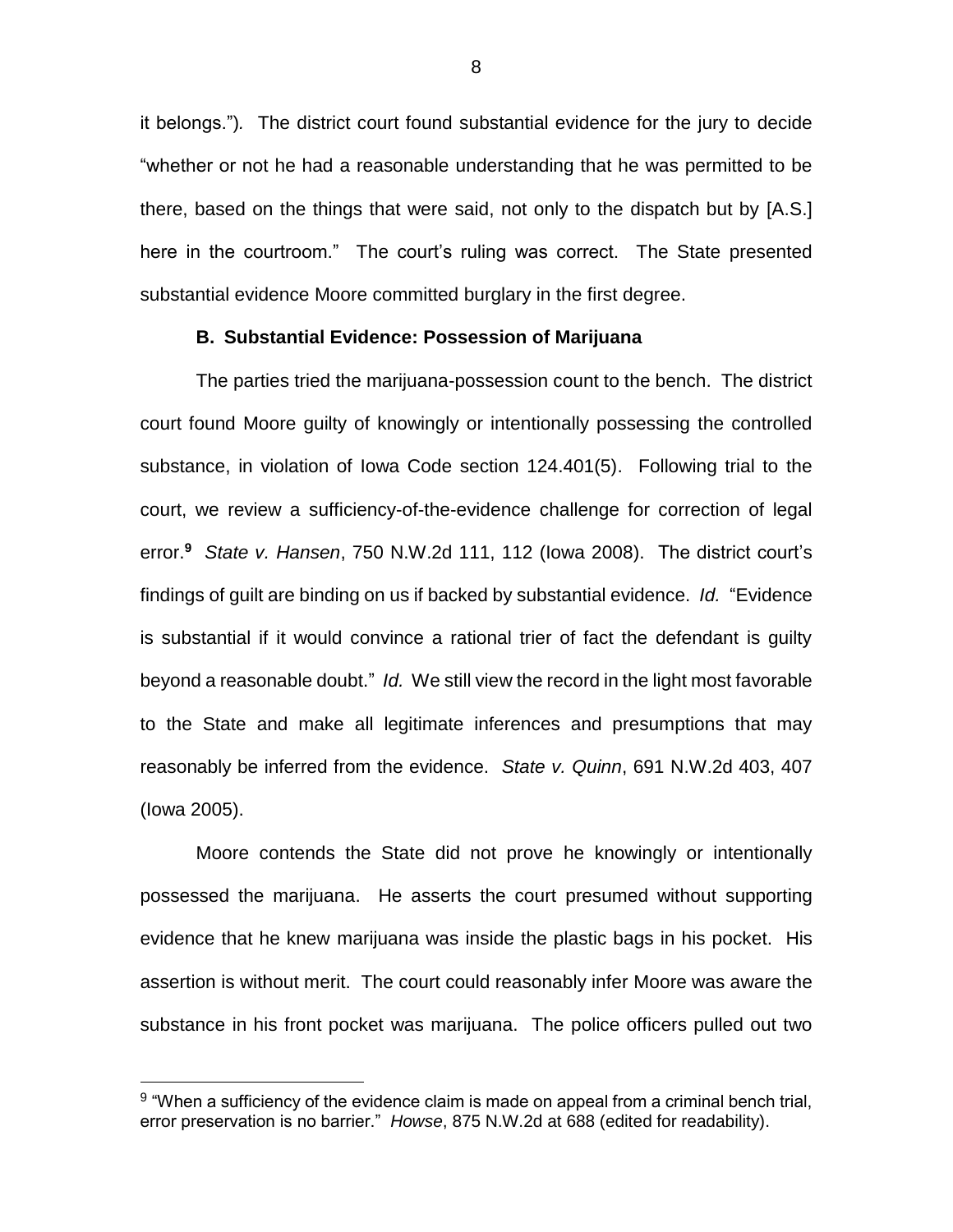gem bags, which commonly hold contraband. Gem bags "may be used for the redistribution of marijuana." *See United States v. Allen*, No. CR10-1004, 2010 WL 1328162, at \*1 (N.D. Iowa Apr. 2, 2010). The officers identified the green leafy material inside the bags by sight and smell as marijuana. Given the telltale packaging, the easily-identifiable appearance and scent of the drug, and the location in his front pants pocket, the court reasonably inferred that Moore knew the nature of the substance. The district court also could have inferred from Moore's prior marijuana conviction that he knew the material in his pocket was a controlled substance. *See State v. Henderson*, 696 N.W.2d 5, 11 (Iowa 2005) (holding "prior conviction makes it more probable that Henderson knew the material on top of her refrigerator was a controlled substance, namely, marijuana"). We affirm the conviction for possession of marijuana.

## **C. Ineffective Assistance of Counsel**

Moore next raises two claims of ineffective assistance of counsel. "Ineffective-assistance-of-counsel claims are an exception to the traditional errorpreservation rules." *State v. Fountain*, 786 N.W.2d 260, 263 (Iowa 2010). To prevail on appeal, Moore must show by a preponderance of the evidence counsel breached an essential duty and prejudice resulted. *See Strickland v. Washington*, 466 U.S. 668, 687 (1984). As our default mode, we preserve ineffectiveassistance claims for PCR actions. *State v. Clay*, 824 N.W.2d 488, 494 (Iowa 2012). We prefer preservation to develop the record when the challenged action or inaction by counsel may implicate trial tactics. *Id.*

*1. Failure to timely challenge jury pool.* Moore complains his venire panel did not contain any potential jurors who were African American. Moore, who

9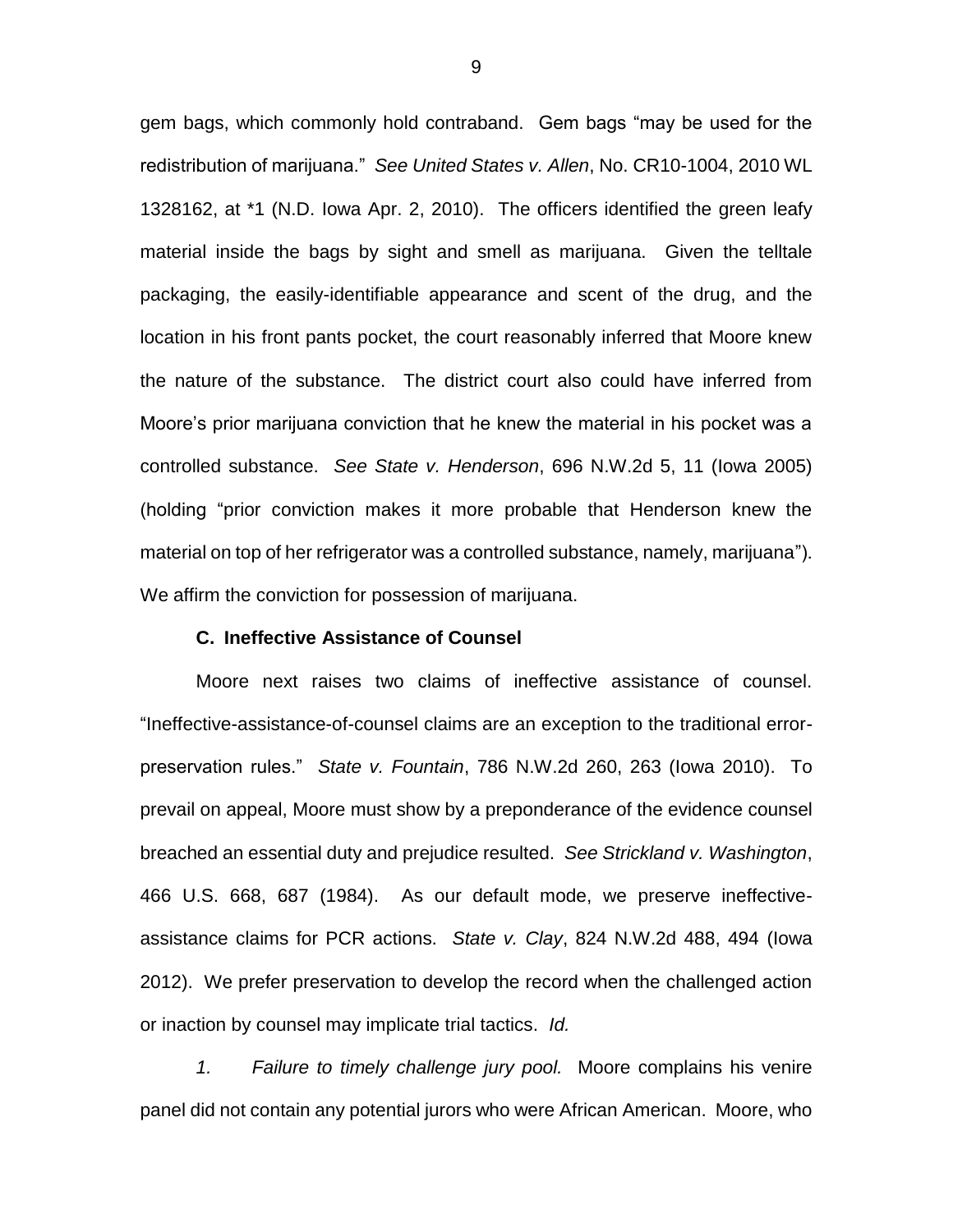is African American, contends he was denied a fair trial by an impartial jury of his peers. Moore faults his trial counsel for not challenging the jury composition in a timely fashion. Counsel first raised the claim by motion in arrest of judgment, rather than before the jury was sworn, as required by rule. *See* Iowa R. Crim. P. 2.18(3); *State v. Johnson*, 476 N.W.2d 330, 332 (Iowa 1991) (requiring objections, including constitutional questions, be raised at the earliest opportunity after the grounds become apparent).

The Sixth Amendment entitles a litigant "to a jury panel designed to represent a fair cross-section of the community." *State v. Fetters*, 562 N.W.2d 770, 776 (Iowa Ct. App. 1997); *see also State v. Plain*, 898 N.W.2d 801, 821 (Iowa 2017). In *Duren v. Missouri*, the Supreme Court set out a three-part test to show a violation of that standard. 439 U.S. 357, 364 (1979) (explaining defendant must show (1) the group alleged to be excluded is distinctive in the community; (2) representation of the group in the jury venire was not fair and reasonable in relation to the number of such persons in the community; and (3) the underrepresentation was due to systematic exclusion). Because counsel failed to raise a timely *Duren* challenge, we have no record relevant to these factors to review. Therefore, we preserve Moore's claim for possible PCR proceedings.

*2. Failure to challenge excluded bad-acts evidence.* Before trial, the district court granted Moore's motion in limine seeking to exclude prior bad acts under Iowa Rule of Evidence 5.404(b). But, during trial, several statements suggesting Moore had prior convictions entered the record without objection. For instance, in a police body-cam video, officers mentioned Moore having been arrested twenty times; A.S. testified Moore was incarcerated when they became